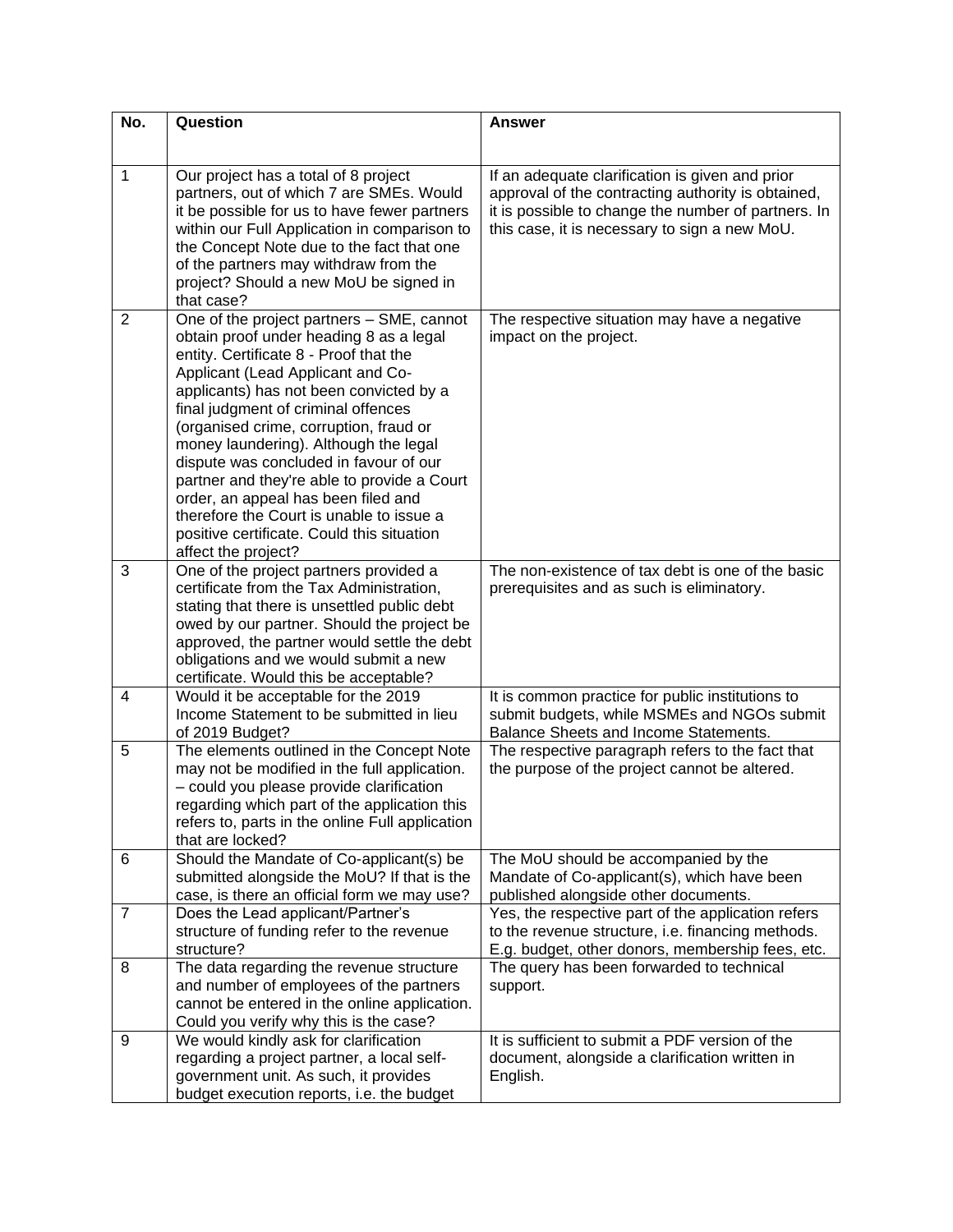|    | for the current year (2017, 2018, 2019 and<br>2020). Is it necessary to have the<br>document certified by the City or would a<br>PDF version without certification be<br>sufficient? The respective documents are<br>also available on the City's official website<br>and are published in the Official Gazette<br>without certification.                                                                                                                                                                                                              |                                                                                                                                                                                                                                             |
|----|--------------------------------------------------------------------------------------------------------------------------------------------------------------------------------------------------------------------------------------------------------------------------------------------------------------------------------------------------------------------------------------------------------------------------------------------------------------------------------------------------------------------------------------------------------|---------------------------------------------------------------------------------------------------------------------------------------------------------------------------------------------------------------------------------------------|
| 10 | We have applied for the Call for Proposals<br>for Improvement of Innovative Capacities<br>in MSMEs, closed on 3.2.2020. However,<br>we were also invited to submit a Full<br>Application to the Call for Proposals for<br>Partnerships in Export - Oriented Sectors.<br>Since the respective projects are<br>completely different, we're interested<br>whether there is a limitation regarding the<br>possibility of implementing both projects?                                                                                                       | With regards to your query, please note that the<br>participation in one call does not preclude the<br>participation in other calls.                                                                                                        |
| 11 | Taking into consideration that we were<br>invited to submit a Full Application to the<br>Call for Proposals for Partnerships in<br>Export - Oriented Sectors, we are<br>interested whether we can change<br>partners in the Full Application?                                                                                                                                                                                                                                                                                                          | Project partners may be changed with the prior<br>approval of the contracting authority (GIZ GmbH).                                                                                                                                         |
| 12 | In Logical Frame it's emphasized that<br>"Although it is allowed to have more than<br>one specific objective, essentially in<br>complex programmes, it is a good practice<br>to determine only one specific<br>objective/(main) outcome. When<br>necessary, intermediary outcomes with<br>their related (outcome) indicators should<br>figure in the line of the outcomes". To be in<br>accordance with this suggestion, if we had<br>3 Specific objectives in Concept note, can<br>we now adjust it to 1 main outcome and 3<br>intermediary outcomes? | The respective changes can be made if they do<br>not affect the essence and purpose of the project.                                                                                                                                         |
| 13 | Regarding the Relevance, since it's stated<br>that evaluation committee will refer to<br>information provided in the concept note<br>as regards objectives and the relevance of<br>the action, should we just transfer identical<br>text for relevance section from the concept<br>note, or we can/should adjust and widen<br>it?                                                                                                                                                                                                                      | The relevance ratings are transferred from the<br>Concept Note. The applicants may provide<br>further clarifications, however, please note that<br>this will not affect the relevance score obtained<br>during the concept note evaluation. |
| 14 | Our question is related to project budget.<br>According to the Full Application, there is<br>only one joint budget for the action for all<br>partners. During the implementation, will<br>Lead partner be responsible for managing<br>whole budget, and how and which funds<br>will be transferred to project partners?<br>More precisely, will the lead applicant be<br>responsible for doing all the payments and<br>just transferring staff costs to partners, or<br>partners will be responsible for payment of                                    | Lead Applicant manages funds and conducts<br>procurement procedures for Co-applicants<br>(project partners).                                                                                                                                |